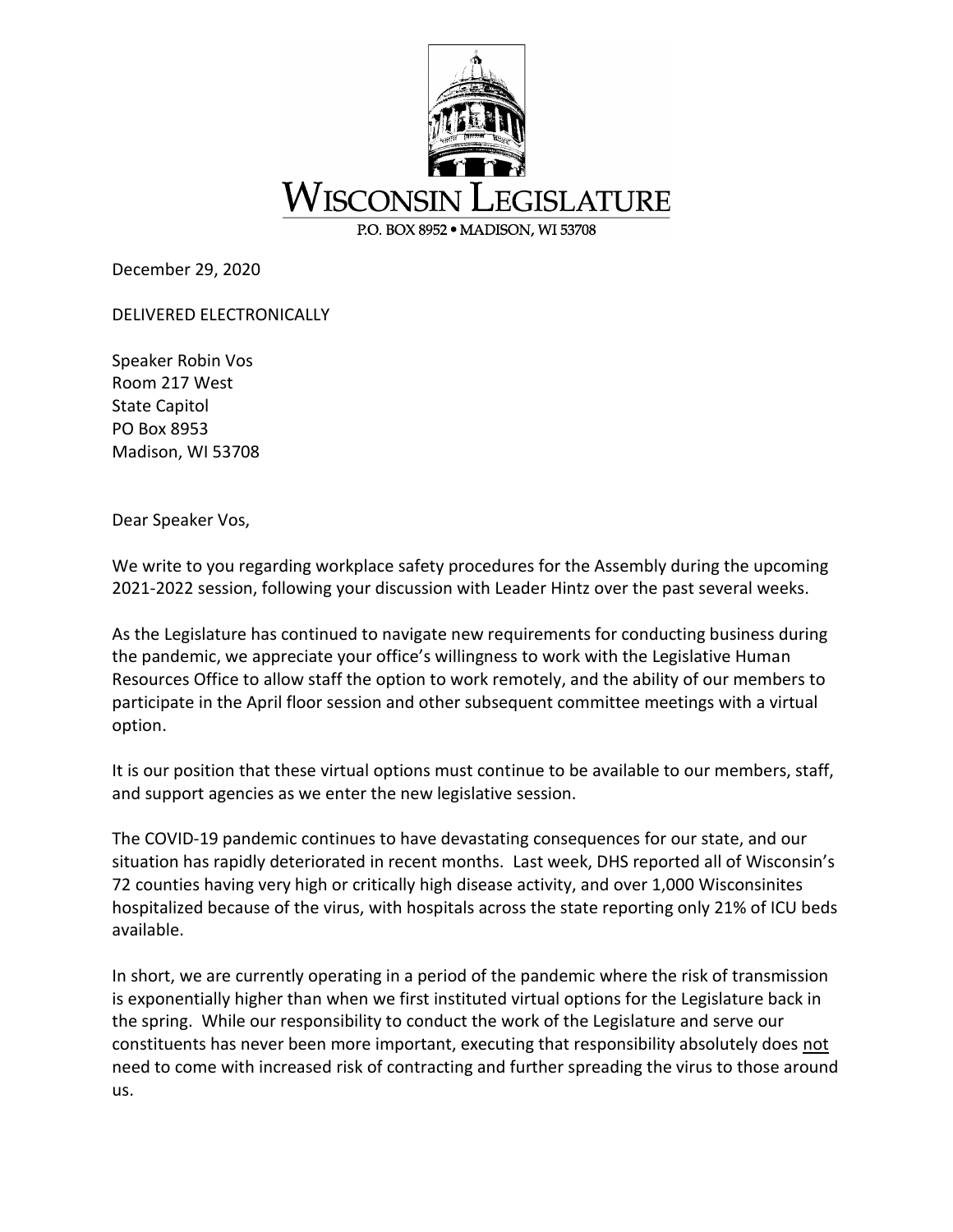Governor Evers issued an Executive Order that asked all employers with employees that can work from home to do so. There are many jobs that require a person to be at work in person, but ours is not one. Choosing to not safely work virtually -- when we have the ability - unnecessarily increases the risk of transmission to everyone.

Furthermore, requiring the normal in-person work of legislators during the pandemic makes the State Capitol one of the most unnecessarily risky places to work. We know that being in the same room for a sustained period of time exposed to someone with COVID increases not only the risk of exposure, but the severity of the infection. Even with mask wearing, legislative hearings and floor sessions involve social interactions for lengthy periods of time in confined spaces that significantly increase the risk of transmission. The fact that mask wearing will not be required and unfortunately is being ignored by many members and staff makes our workplace even more unsafe.

Changing course and removing the virtual option for meetings is not only a dangerous and unnecessary risk to the health of our members, but to our staff, support agency staff, members of the press that cover our activities, and the public who are attempting to safely engage with their elected government. Furthermore, it sends the troubling message that now is a time where precautions we have all been taking to ensure our safety, and the safety of those we care about, can be relaxed or ignored.

As elected leaders, we are examples for our communities and our actions matter. We are asking our constituents to stay home whenever possible, wear a mask when they must go out, maintain social distancing, and use good hygiene practices to limit spread. It is imperative that we walk our talk by observing these same guidelines whenever possible, to keep ourselves and our communities safe and healthy.

Thank you for your time, and we look forward to a response on this important issue.

Sincerely,

Gordon Hintz 54<sup>th</sup> Assembly District

Janne Hemelben

79<sup>th</sup> Assembly District

Mark Spreitzer

Representative Dianne Hesselbein Representative Mark Spreitzer Representative Lisa Subeck 45<sup>th</sup> Assembly District 78<sup>th</sup> Assembly District

isa fubeck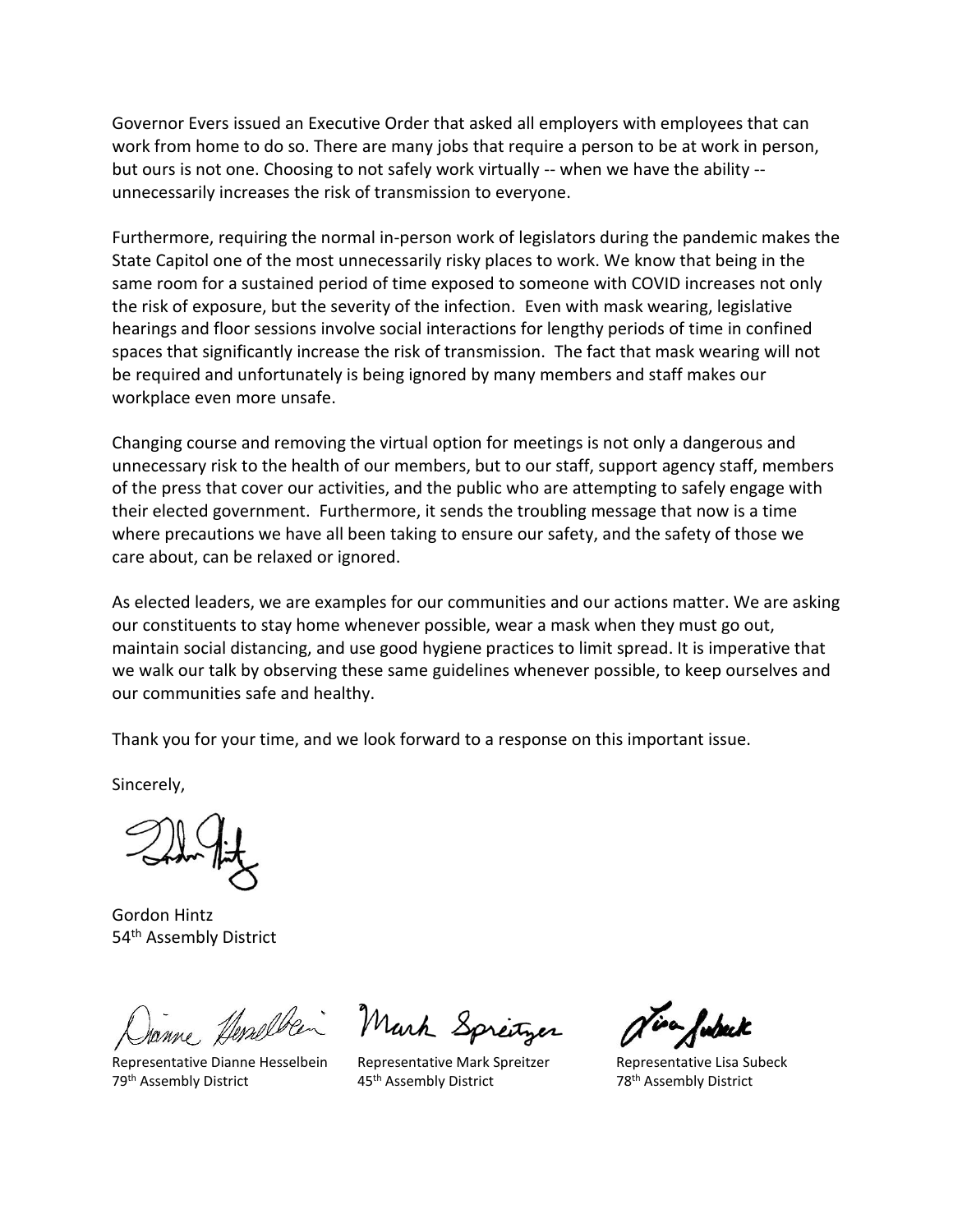Representative Kalan Haywood Representative Beth Meyers Representative Steve Doyle<br>16<sup>th</sup> Assembly District **Represent Bulle Assembly District** and the Stembly District 16<sup>th</sup> Assembly District 74<sup>th</sup> Assembly District 94<sup>th</sup> Assembly District

7<sup>th</sup> Assembly District 8

10<sup>th</sup> Assembly District 11<sup>th</sup> Assembly District 12<sup>th</sup> Assembly District 12<sup>th</sup> Assembly District

Sara R Redingt

13<sup>th</sup> Assembly District 14<sup>th</sup> Assembly District 17<sup>th</sup> Assembly District

Representative Deb Andraca

, allan Full

Snodero

Representative Lee Snodgrass Representative Tip McGuire **Representative Tod Ohnstad** 57<sup>th</sup> Assembly District 64<sup>th</sup> Assembly District 65<sup>th</sup> Assembly District 65<sup>th</sup> Assembly District

Beth Meyers

lia Velez

Representative Daniel Riemer Representative Sylvia Ortiz-Velez Representative Marisabel Cabrera 8<sup>th</sup> Assembly District

Rokmonine

Representative Evan Goyke Representative Jonathan Brostoff Representative Christine Sinicki 18<sup>th</sup> Assembly District 19<sup>th</sup> Assembly District 20<sup>th</sup> Assembly District 20<sup>th</sup> Assembly District

Representative Don Vruwink Representative Sue Conley 23<sup>rd</sup> Assembly District **43rd Assembly District** 44<sup>th</sup> Assembly District

Representative Gary Hebl **Representative Jimmy Anderson** Representative Samba Baldeh 46<sup>th</sup> Assembly District **47th Assembly District** 48th Assembly District 48th Assembly District

Representative Tip McGuire

II.I

9<sup>th</sup> Assembly District

Opteslin Myers

Representative David Bowen Representative Dora Drake Representative LaKeshia Myers

Representative Sara Rodriguez Representative Robyn Vining Representative Supreme Moore-Omokunde

ue Conley